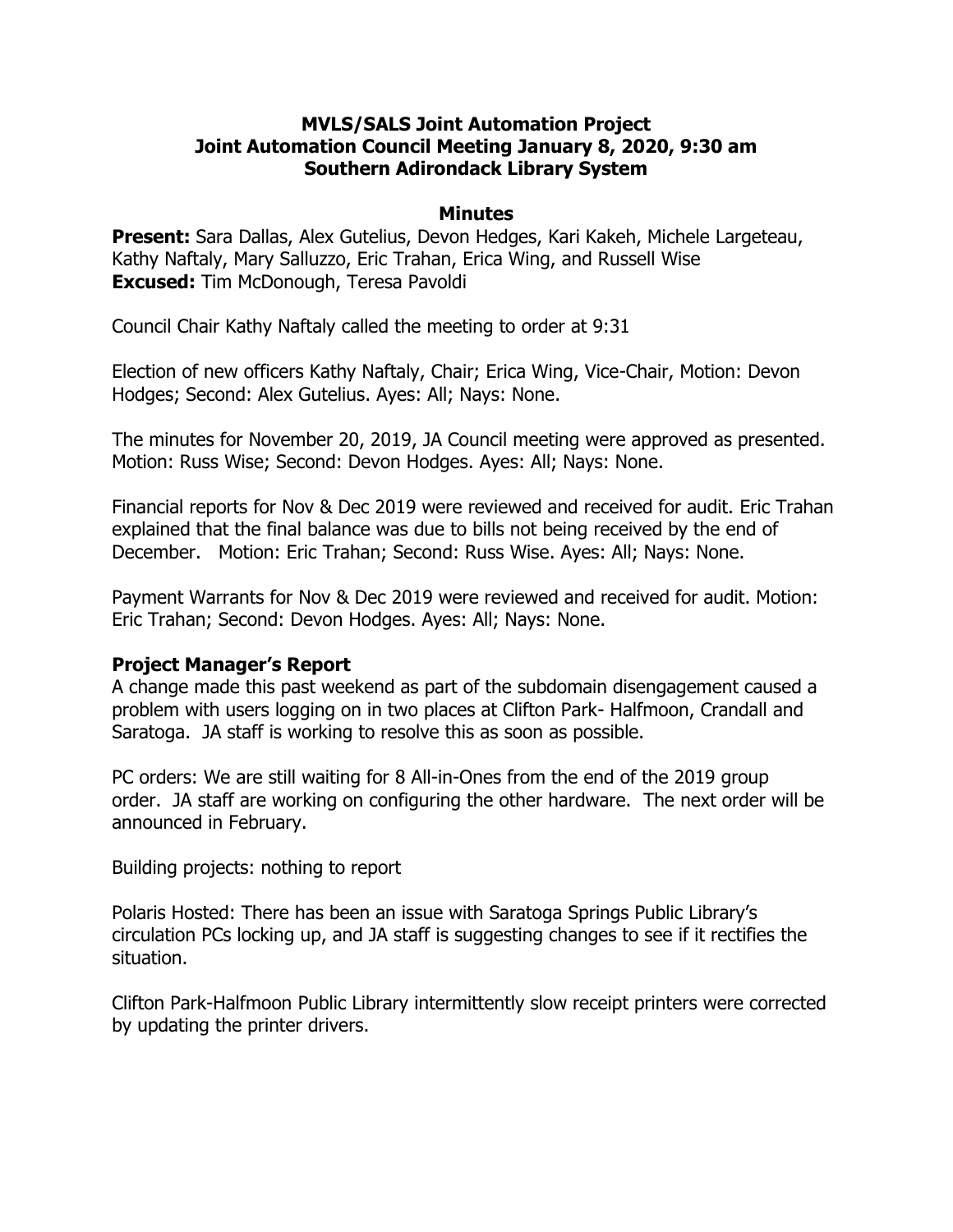The Polaris windows can flicker if a staff person is logged on two machines at the same time. This has been reported to III. Also reported to III is staff being able to see each other's printers.

It has been brought to JA's attention that some libraries need the ability to log multiple users on the same machine. JA is recommending libraries use LEAP for the additional staff logins. Jill Ryder will assist Burnt Hills and Raquette Lake staff on using LEAP.

If a staff person changes their password while logged into Polaris, they need to log off and back on, or Polaris will function strangely.

There was a slowdown with Polaris on January 2, 2020, that was most likely caused by someone running a large report. JA reminded users to schedule those for overnight

Windows 7 and Windows Server 2008 – will be End of Life on 1/14/2020. Multiple messages have been sent throughout the year advising libraries.

At some of the RFID sites, we had to segregate their networks further to isolate any hardware that could not be upgraded to Windows 10 (Bibliotheca's only upgrade path was buying new self-checks for example)

GLE RFID: JA staff met with the Crandall staff in December. Bibliotheca sent a demo self-check unit (that was damaged in shipping) to test functions such as multiple item checkout, detailed fine payment, store and forward etc. JA staff is assisting with this testing.

Spectrum decided to upgrade bandwidth at five SALS sites and one MVLS site for their complementary lines (Argyle, Corinth, Greenwich, Hudson Falls and Lake George) and St. Johnsville. JA staff has asked Spectrum to upgrade other sites, but at this time, JA has not heard back. JA is recommending purchasing static IPs for \$35 per month to avoid loss of service to Polaris if IPs change

### **Committee Reports**

Finance: Finance Committee met on December 11, 2019. It was recommended that the formula stayed the same and that fees for 2021 will increase by 3%. Motion: Devon Hodges; Second: Eric Trahan. The MVLS and SALS Board will vote on this motion during the January systems board meetings.

Policy: No report. PAC Steering: No report. Operations: The trainers will poll the users regarding the Report Archive.

### **Old Business:** none